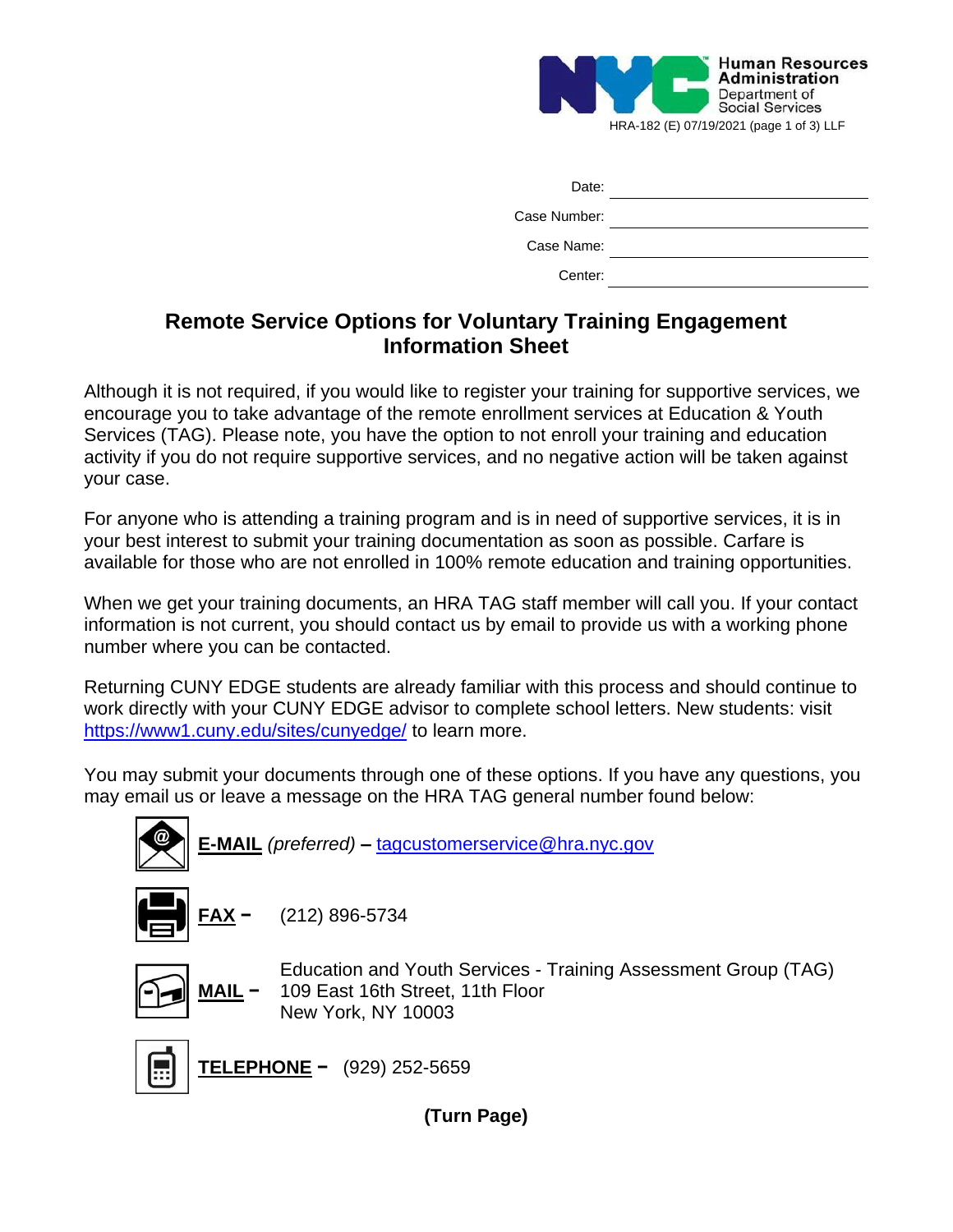## **Remote Service Information**

A training assessment review will then be conducted. This assessment will help us determine whether your enrollment can be approved. If your program is not on the list of HRA approved programs, an HRA TAG worker can provide you with instructions to register the program to become an approved training provider.

All participants eligible to have their training and education program participation count as an approved CA work activity, are subject to review and approval by HRA TAG. At the end of the assessment, an HRA TAG worker will confirm whether your enrollment was processed.

## **Documents Required for Training Enrollment:**

If you would like HRA TAG to process your training enrollment, you must have the school or training program that you are currently enrolled in complete the HRA School/Training Enrollment Letter (Form **HRA-154**) sent with this letter. You can email, fax, or mail Form **HRA-154** along with the following documents \*

- $\Box$  A registrar or bursar's receipt;
- $\Box$  A class schedule;
- $\Box$  A letter of acceptance on school letterhead which identifies the student and current semester start and end dates.
- $\Box$  If you participate in Federal Work Study (FWS) and/or internship, you must include the FWS award letter and the Verification of Student Schedule (**HRA-152e**).
- $\Box$  If you are currently enrolled in an education program beyond your first semester/term, you will need to provide a transcript confirming your Grade Point Average (GPA).
- All documents must be dated within 30 days of your training start date. Since this will be a remote service, acceptable methods for submission of documentation include: email (preferred), fax, and mail. Mailed documents should be sent to TAG at 109 East 16th Street, 11th floor, New York, NY 10003. HRA reserves the right to request additional documentation to substantiate enrollment. **Note: Participants should include their full name, phone number, email address, and case number on all submitted documents. If possible, please make copies of all documents you mail to TAG**.